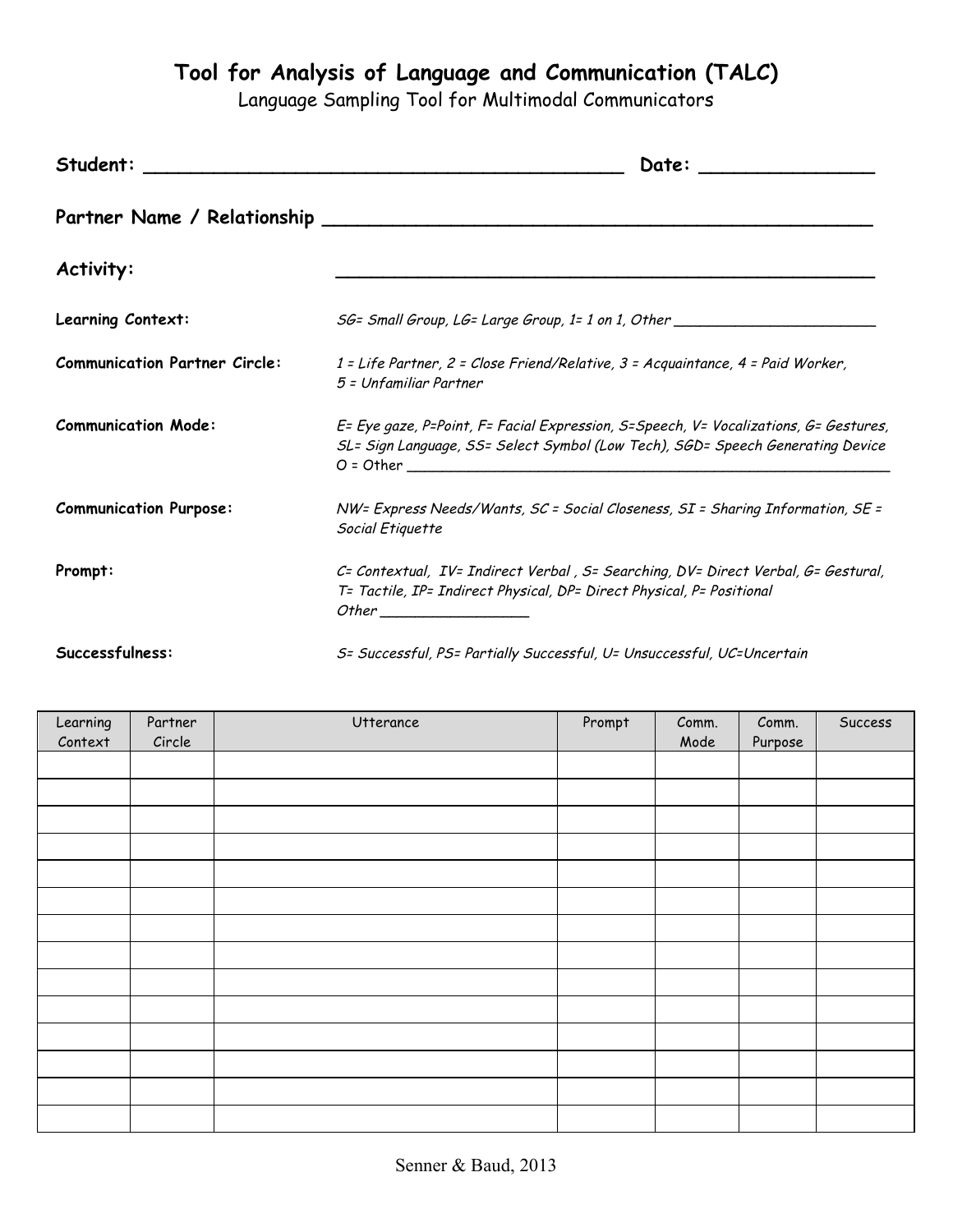| Learning<br>Context | Partner<br>Circle | Utterance | Prompt | Comm.<br>Mode | Comm.<br>Purpose | Success |
|---------------------|-------------------|-----------|--------|---------------|------------------|---------|
|                     |                   |           |        |               |                  |         |
|                     |                   |           |        |               |                  |         |
|                     |                   |           |        |               |                  |         |
|                     |                   |           |        |               |                  |         |
|                     |                   |           |        |               |                  |         |
|                     |                   |           |        |               |                  |         |
|                     |                   |           |        |               |                  |         |
|                     |                   |           |        |               |                  |         |
|                     |                   |           |        |               |                  |         |
|                     |                   |           |        |               |                  |         |
|                     |                   |           |        |               |                  |         |
|                     |                   |           |        |               |                  |         |
|                     |                   |           |        |               |                  |         |
|                     |                   |           |        |               |                  |         |
|                     |                   |           |        |               |                  |         |
|                     |                   |           |        |               |                  |         |
|                     |                   |           |        |               |                  |         |
|                     |                   |           |        |               |                  |         |
|                     |                   |           |        |               |                  |         |
|                     |                   |           |        |               |                  |         |
|                     |                   |           |        |               |                  |         |
|                     |                   |           |        |               |                  |         |
|                     |                   |           |        |               |                  |         |
|                     |                   |           |        |               |                  |         |
|                     |                   |           |        |               |                  |         |
|                     |                   |           |        |               |                  |         |
|                     |                   |           |        |               |                  |         |
|                     |                   |           |        |               |                  |         |
|                     |                   |           |        |               |                  |         |
|                     |                   |           |        |               |                  |         |
|                     |                   |           |        |               |                  |         |
|                     |                   |           |        |               |                  |         |
|                     |                   |           |        |               |                  |         |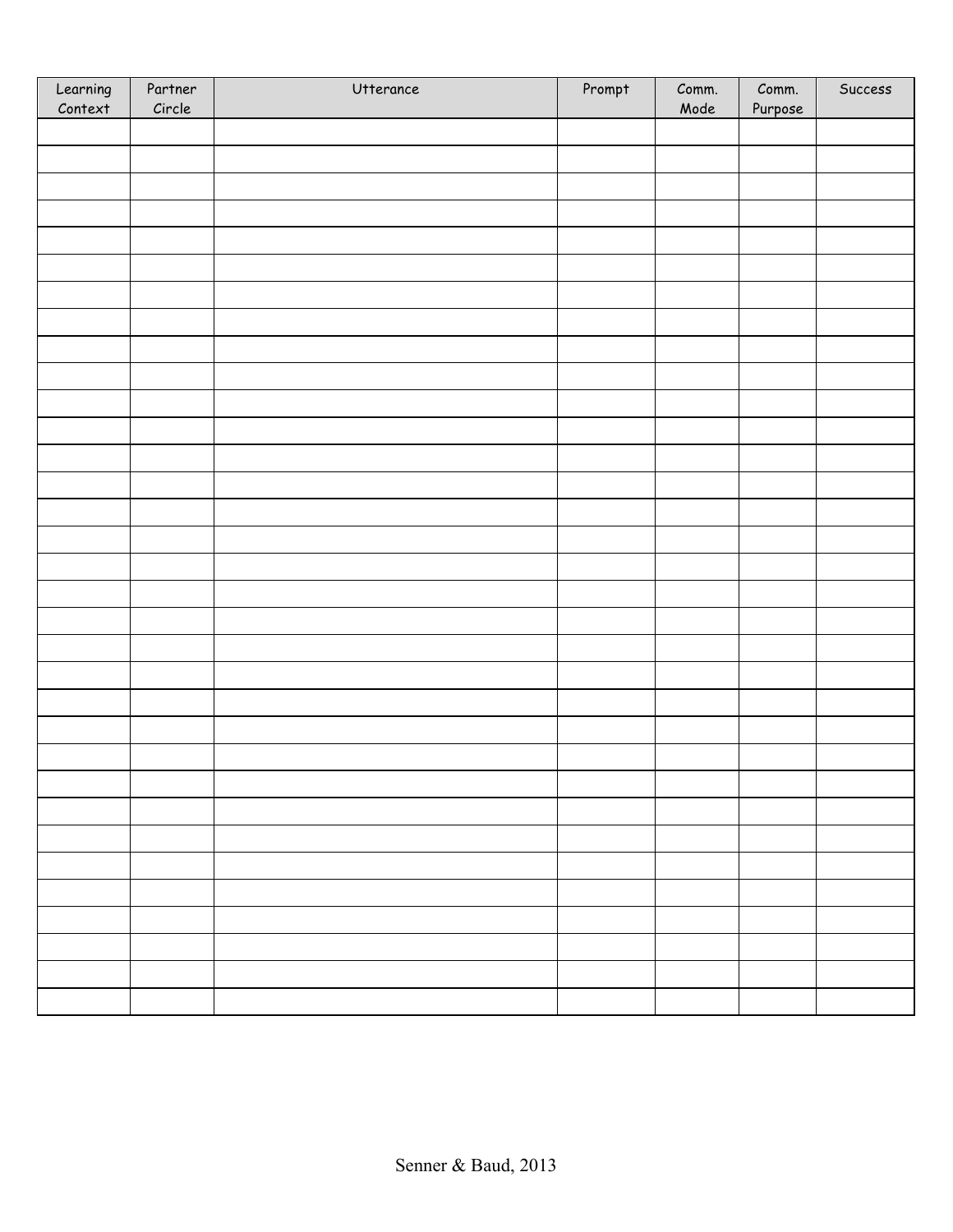# **Definitions**

#### Communication Partner Circle (Adapted from Blackstone & Berg, 2003)

**Life partner** – a life-long communication partner such as family members and others who live with the individual.

**Close friend/relative** - a partner with whom the individual frequently spends time with such as neighbors, classmates or relatives who live nearby.

**Acquaintance** - partners familiar with the individual and have occasional contact but with whom the individual does not socialize (e.g., neighbors, classmates).

**Paid Worker -** a partner who is paid while with the individual (e.g., teacher, SLP, babysitter). **Unfamiliar Partner –** partners who do not know the individual (e.g., community workers, guests).

#### Prompt Types (Adapted from Goossens, 2000)

**Contextual cues -** A cue that result from a natural stimulus (e.g., saying "hi" to a child and waiting for a reply).

**Indirect verbal cue** – A spoken cue that does not contain the target message (e.g., "uh oh, your crackers are all gone" to elicit a request for MORE).

**Searching cue** - A sweeping gesture orienting the student to the speech generating device or board (e.g., waving a hand or flashlight across the communication device).

**Positional cue** – This involves changing the position of the device (e.g., holding the device in front of the child when it's his/her turn to say something).

**Direct verbal cue -** A spoken cue that contains the target word or message. Direct verbal prompts often include a "tell me" or "say" command (e.g., "If you need help tell me 'NEED HELP'"). For individuals using scanning, a direct verbal cue may also include telling the individual when to hit their switch (e.g., saying "That's the one I want" when the target icon is highlighted.)

**Gestural cue** – Using a finger or light to show the individual the target message (e.g., pointing to the symbol "MORE").

**Tactile cue** – Primarily used with individuals using scanning, a tactile cue involves touching an individual's switch site when it is time to make a selection (e.g., touching the child's switch site when the target icon is highlighted).

**Indirect Physical cue** – A movement directing the individual toward the target message (e.g., gently nudging the individual at the elbow to move his/her hand toward the device).

**Direct Physical cue** – Physical manipulation of the individual to make a selection (e.g., hand-over-hand assistance).

#### Communication Purpose (Adapted from Light, 1996)

**Express Wants/Needs –** Communication to fulfill wants and needs (e.g., "I want a cookie." "I need to use the bathroom").

**Social Closeness** – Communication to establish, maintain and develop personal relationships/friendships (e.g., "Do you want to play?" "Come here." "I love you").

**Sharing Information** - Communication to acquire or share new information with others (e.g., providing name, address and phone number when ordering a pizza over the phone, discussing information learned in class).

**Social Etiquette –** Communication to take a designated turn or be polite (e.g., greeting a peer in the hallway, thanking a cashier).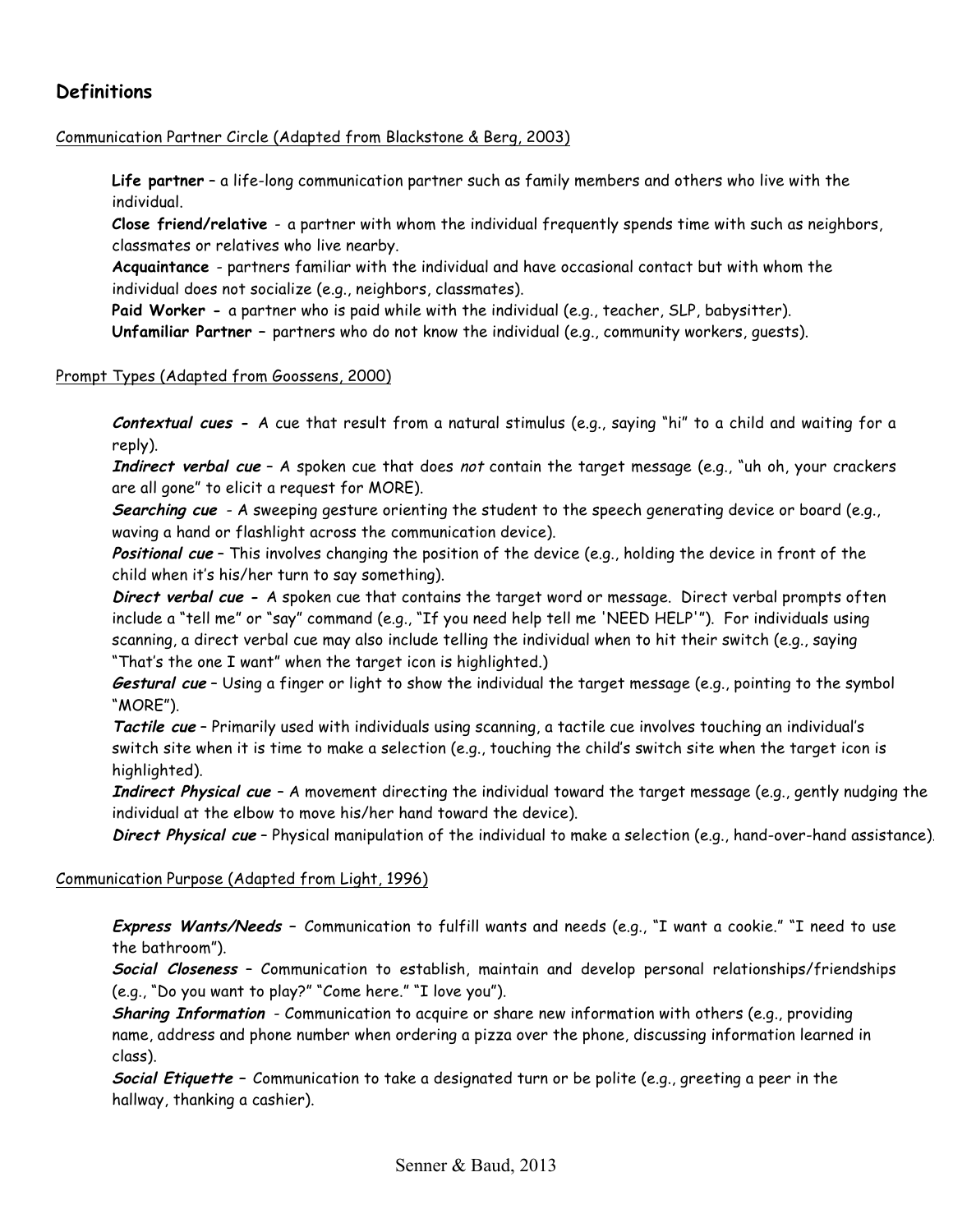**Successful –** The message is successful when the observer judges that the partner understands the intended message (even if the message if off topic or an answer is incorrect).

**Partially Successful –** The message is partially successful when the observer judges that the partner understood only part of the student's intended message. For example, a partner understands that the student's utterance involved "Mom," but is-unable to understand what the student meant about the Mom. **Unsuccessful -** The message is unsuccessful when the observer judges that the partner did not understand or acknowledge the students intended message.

**Uncertain –** The message is uncertain if the observer is unsure what the individual's intended message was or whether the partner understood the message.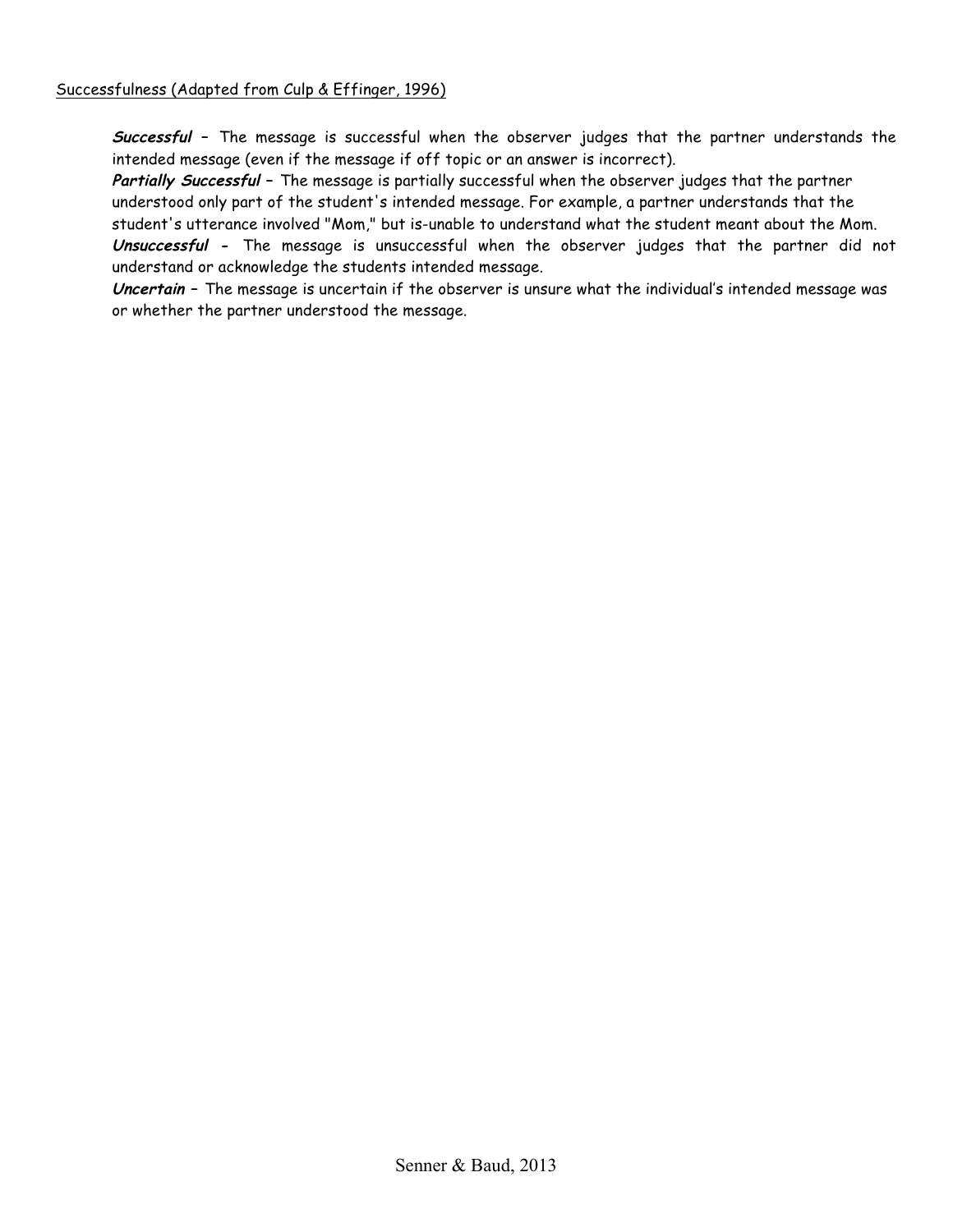# **Summary of Data**

#### Message Frequency

Instructions: Divide total number of utterances by the total duration of the sample in minutes.

| Frequency of Communication |  |
|----------------------------|--|
| Total # of Utterances      |  |
| Time (Minutes)             |  |
| Messages per Minute        |  |

#### Prompt Levels

Instructions: Divide number of utterance with each prompt level by total number of utterances and multiply by 100.

| Prompt Type              | Number of Utterances | Total # of        | Percentage |
|--------------------------|----------------------|-------------------|------------|
|                          | with Prompt Level    | <b>Utterances</b> |            |
| Contextual               |                      |                   |            |
| <b>Indirect Verbal</b>   |                      |                   |            |
| Searching                |                      |                   |            |
| Positional               |                      |                   |            |
| Direct Verbal            |                      |                   |            |
| Gestural                 |                      |                   |            |
| Tactile                  |                      |                   |            |
| <b>Indirect Physical</b> |                      |                   |            |
| Direct Physical          |                      |                   |            |
| Other:                   |                      |                   |            |

### Communication Modes

Instructions: Divide number of utterance with each mode by total number of utterances and multiply by 100.

| <b>Communication Mode</b>             | Number of Utterances | Total $#$ of      | Percentage |
|---------------------------------------|----------------------|-------------------|------------|
|                                       | with Mode            | <b>Utterances</b> |            |
| Eye Gaze                              |                      |                   |            |
| Point                                 |                      |                   |            |
| <b>Facial Expression</b>              |                      |                   |            |
| Speech                                |                      |                   |            |
| Vocalization                          |                      |                   |            |
| Gesture                               |                      |                   |            |
| Sign Language                         |                      |                   |            |
| Select Symbol                         |                      |                   |            |
| Speech Generating Device              |                      |                   |            |
| Speech Generating Device + Other mode |                      |                   |            |